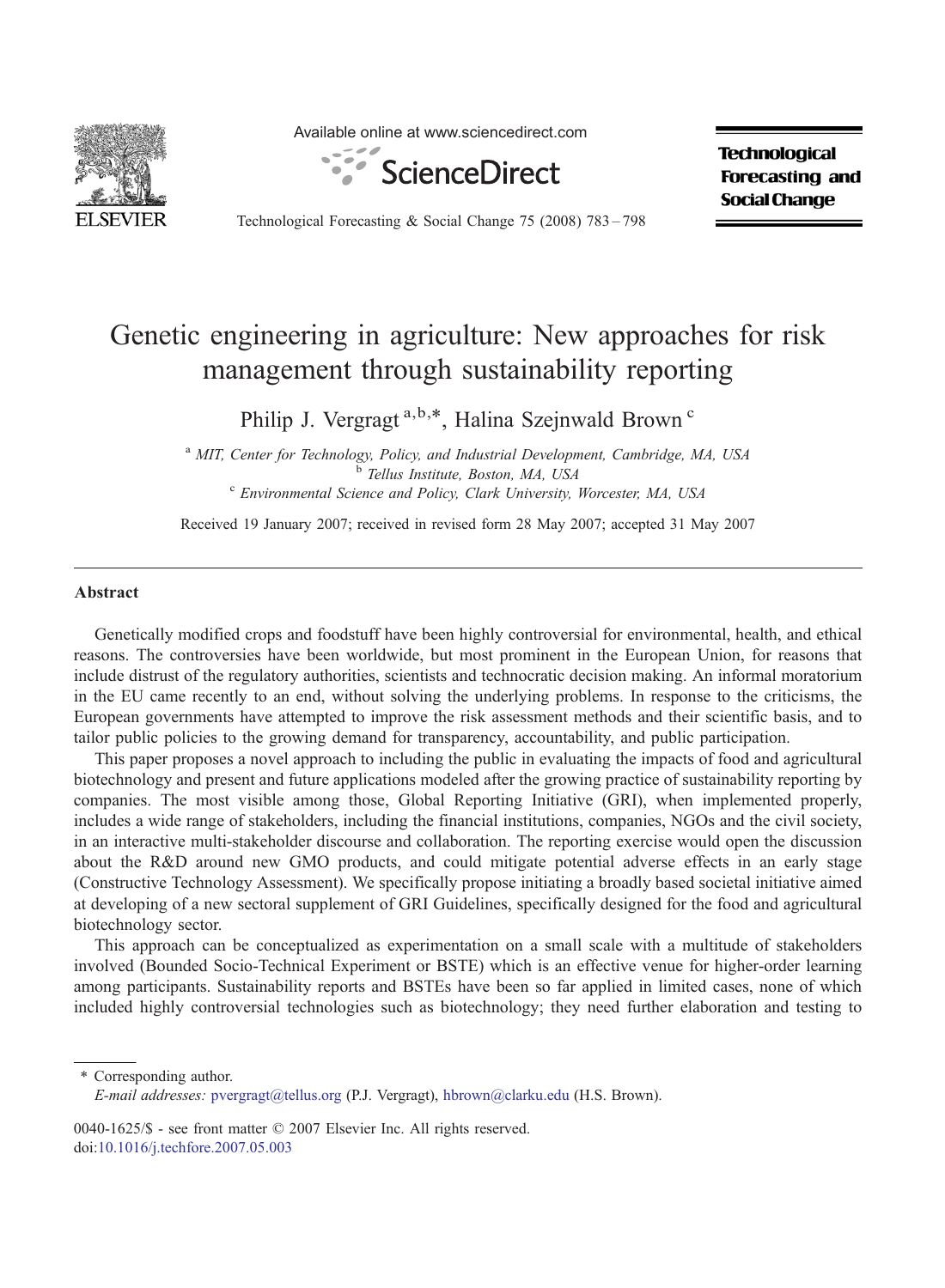become possibly highly effective concepts and tools for mitigating conflicts on the societal implications of emerging technologies, and to lead to better public policies and greater social trust. © 2007 Elsevier Inc. All rights reserved.

Keywords: Genetically Modified Organisms, GMOs; Global Reporting Initiative, GRI; Constructive Technology Assessment, CTA

## 1. Introduction

Genetically modified organisms (GMOs) have been introduced in the agricultural system and on the market of consumer goods in the last 10–20 years, initially in the USA but also increasingly in developing countries. Since the discovery of genetic engineering, with its potential to modify DNA of living organisms, discussion and controversy have been abundant [\[1,2\]](#page--1-0) both cited in [\[3\]](#page--1-0). Europe has witnessed a particularly strong resistance to the introduction of GMOs in agriculture and for consumer food products, both from consumers, national governments and from the EU. The public objections had numerous causes, including the concerns about the risk assessment, the ethics and equity issues, power relations and the mistrust of technocrats and public authorities. The resistance in Asia, Latin America and North America has been generally weaker than in Europe, although some authors have voiced scathing criticism of the US governments and the industrial lobby for abusing famine in Africa to foster the spread of GM food to developing countries [\[4\].](#page--1-0)

In response to the criticism, the European governments have attempted to improve the risk assessment methods and its scientific basis, and to tailor public policies to the growing demand for transparency, accountability, and public participation. Much less progress has occurred to date in the actual articulation of these ideas: the form which such public participation might take; how it would contribute to greater transparency and accountability; and how it would contribute to more effective and legitimate public policies.

In this paper, we contribute to clarifying these poorly elaborated concepts. Starting with the assumption that discourse and public engagement are indeed positive and necessary for solving the GMO controversy, we argue that the growing practice of voluntary sustainability reporting by companies can serve to enhance a discourse, including the widest possible range of participants, some of whom have been until now kept outside the debate; and that a multi-stakeholder discourse so created enhances societal participation in the strategic corporate decisions regarding the research and development trajectories for agricultural GMOs – constructive technology assessment – and elevates the idea of social accountability and social responsibility of producers of GMOs.

### 2. GMOs in agriculture and food: risks, public perceptions and regulation

In food biotechnology, genetic modification techniques have been most extensively applied to enhance enzyme production by microorganisms used in food manufacture [\[5\].](#page--1-0) In agriculture, the focus has been mostly on producing genetically modified crops that are resistant to insects, viral pathogens, and commonly used herbicides, such as Monsanto's Roundup [\[5,6,7\]](#page--1-0). Experiments are also under way to produce crops with enhanced nutritional and health benefits ('functional foods' and 'nutriceuticals'), and with the capacity to produce pharmaceuticals ("pharming"). The metaphor of 'crops becoming factories,